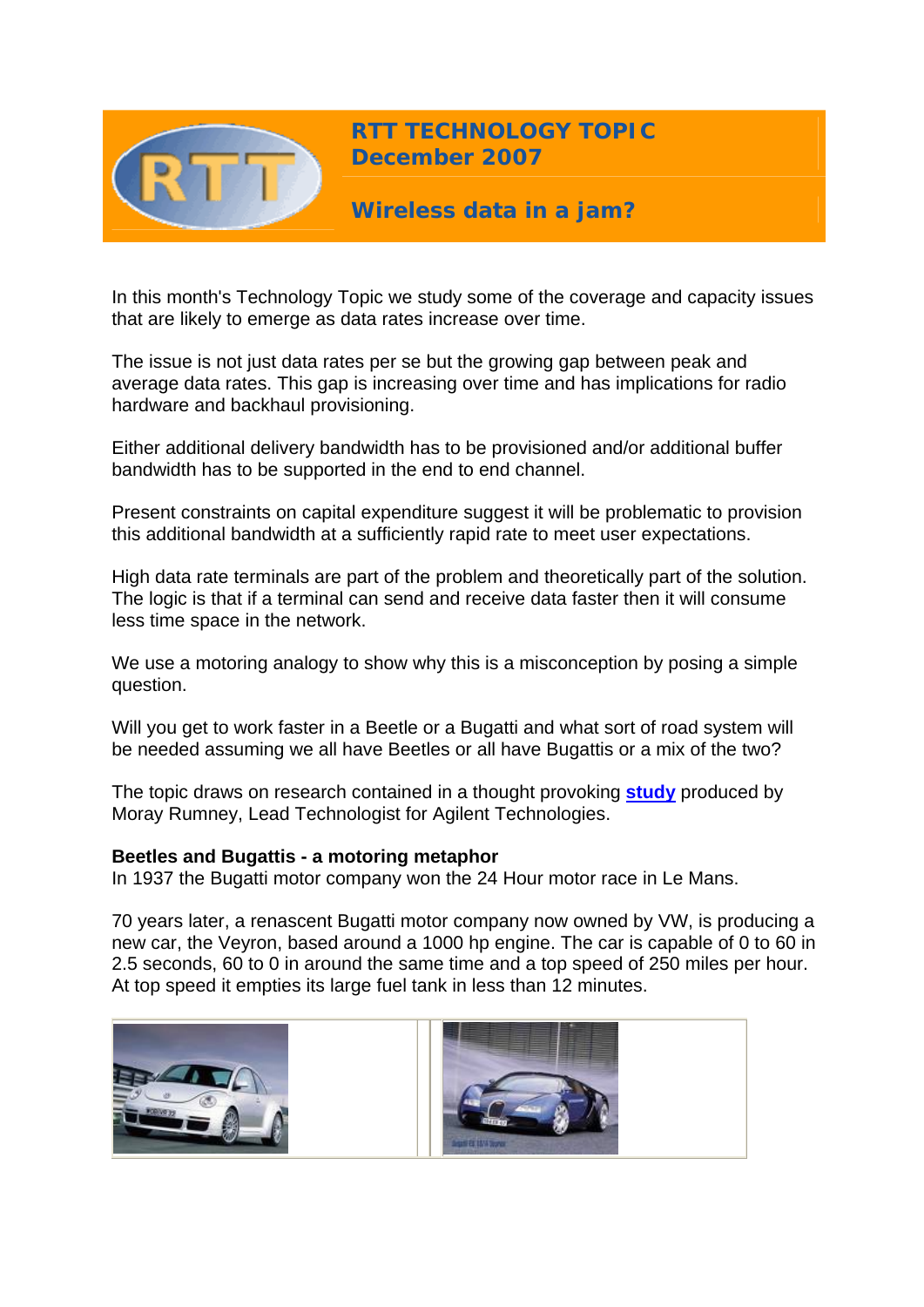The point of this brief excursion into super car history past and present is that it provides us with an analogy as to why peak data rates in cellular networks are less useful than might be assumed.

#### **The apparent increase in Data Rates over time**

In 1987 the data rates achievable in a 25 or 30 KHz analogue cellular radio channel were of the order of less than 10 kbps.

In 2007 WiFi access points offer data rates of greater than 100 Mbps in a 40 MHz channel (two bonded 20 MHz channels).

In parallel WiMax and LTE or UMB systems are promising similar data rates in wide area applications.

In the longer term IMT Advanced networks are being proposed which use a 100 MHz channel to deliver peak data rates of up to 1000 Mbps.

#### **Differentiating peak data rates from average data rates**

However WiFi, WiMax and LTE and IMT Advanced data rates are peak data rates sustainable for only short periods of time and supportable only when close to the serving base station.

Additionally the bandwidth is multiplexed between multiple users who either have equal or differentiated access rights.

Thus the peak data rate is divided down as a consequence of the radio limitations of the user device and propagation limits of the radio channel.

The peak data rate may be additionally divided down by the buffer limitations of the user device.

The peak data rate is divided down again by the contention algorithms needed to support multiple users on a common radio channel.

The peak data rate is divided down again if multiple traffic types per user have to supported, for example a multiplex of best effort, streamed, interactive and conversational traffic.

Thus the final average throughput rates are a small fraction of the peak data rates, often of the order of less than 10% and sometimes much lower.

#### **Coverage and capacity trade offs**

Additionally we need to consider radio and network coverage and capacity constraints.

Most second generation cellular radio networks have been optimised to provide voice service to the edge of the cell. This implies a cell edge data throughput rate of 10 kbps or so, very similar to the 1987 data rate.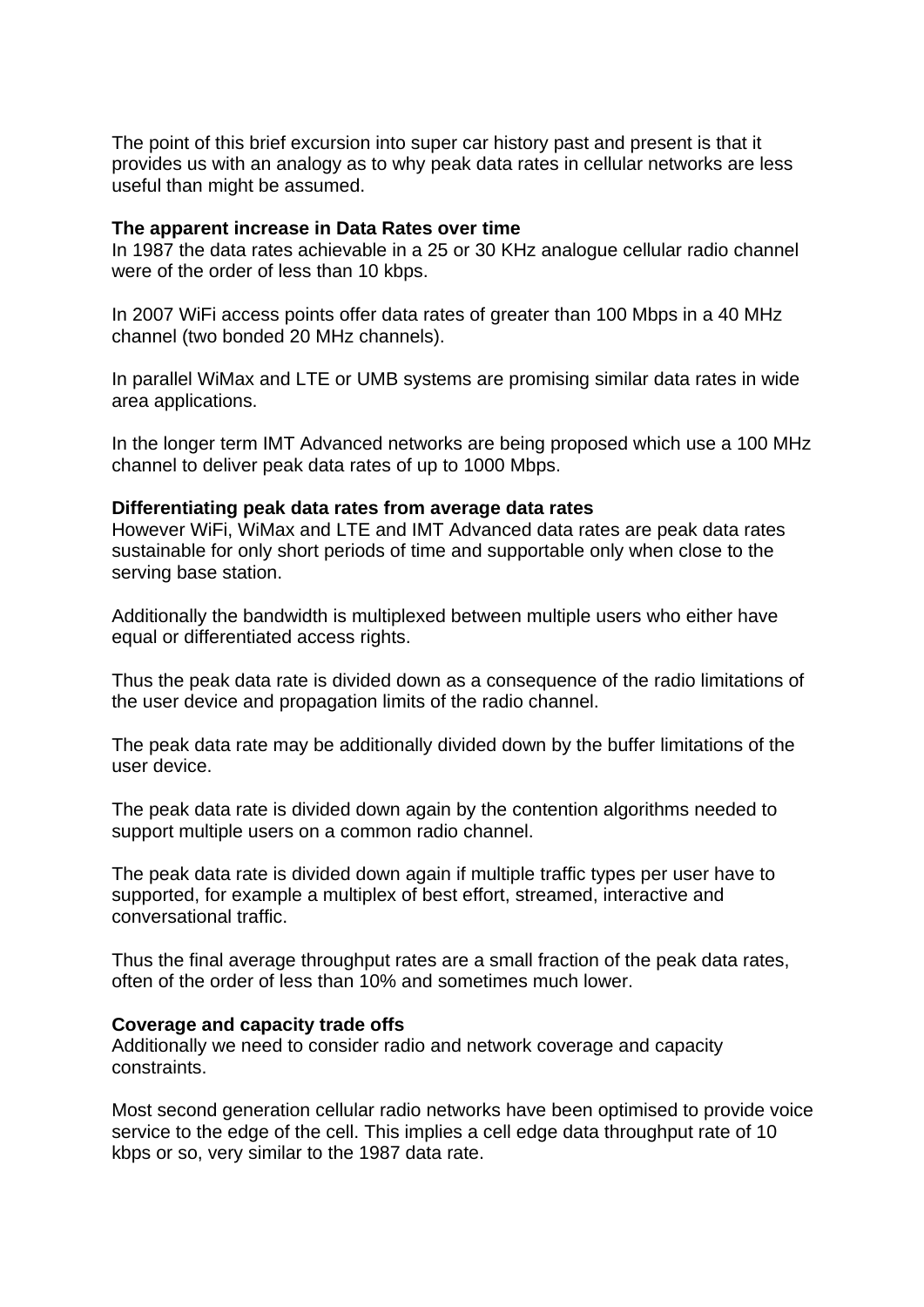3G networks provide higher data rates at the cell edge by allocating a disproportionate amount of bandwidth and code domain power to a single user for a short period of time.

Base stations particularly base stations implemented on a single 5 MHz channel pair become code bandwidth limited on the downlink.

Users at the cell edge transmitting at maximum power cause maximum interference into adjacent cells which become noise limited on the uplink.

# **Scheduling as a solution**

This problem is resolved or rather minimised by the use of scheduling.

Scheduling comes in various shapes and sizes.

If users are close to the base station it is possible to schedule data bursts at the top of a channel fade.

This is the basis for the 2 millisecond and 0.5 millisecond frame structure in Release 7 HSPA and LTE systems.

As users move away from the base station any theoretical benefit from short term fade scheduling disappears due to signalling load and round trip signalling delay.

Users can also be scheduled on the basis of their overall signal strength which means that users close to a base station or users with good line of site visibility to a base station get preferential treatment.

This works for best effort data but does not help if user sessions are latency sensitive. An over simple implementation of this scheduling algorithm would ensure edge of cell users never received any data which would defeat the object of the exercise.

## **The impact of high data rate terminals**

Returning to our Beetle and Bugatti analogy, Tables 1 and 2 below list present HSPA terminal categories.

|                         | Max number of Minimum TTI<br>Category parallel codes interval | Transport<br>channel bits per maximum data<br>ΓTΙ | ARQ type at<br>rate | Achievable peak<br>data rate (Mbps) |
|-------------------------|---------------------------------------------------------------|---------------------------------------------------|---------------------|-------------------------------------|
|                         | 5                                                             | 7298                                              | Soft                | 1.2                                 |
| $\overline{2}$          | 5                                                             | 7298                                              | IR.                 | 1.2                                 |
| 3                       | 5                                                             | 7298                                              | Soft                | 1.8                                 |
| 4                       | 5                                                             | 7298                                              | IR                  | 1.8                                 |
| 5                       | 5                                                             | 7298                                              | Soft                | 3.6                                 |
| 6                       | 5                                                             | 7298                                              | IR                  | 3.6                                 |
| 7                       | 10                                                            | 14411                                             | Soft                | 7.2                                 |
| $\overline{\mathbf{8}}$ | 10                                                            | 14441                                             | IR                  | 7.2                                 |
| $\overline{9}$          | 15                                                            | 20251                                             | Soft                | 10.2                                |
| 10                      | 15                                                            | 27952                                             | ΙR                  | 14.4                                |

## **Table 1 HSPA terminal categories**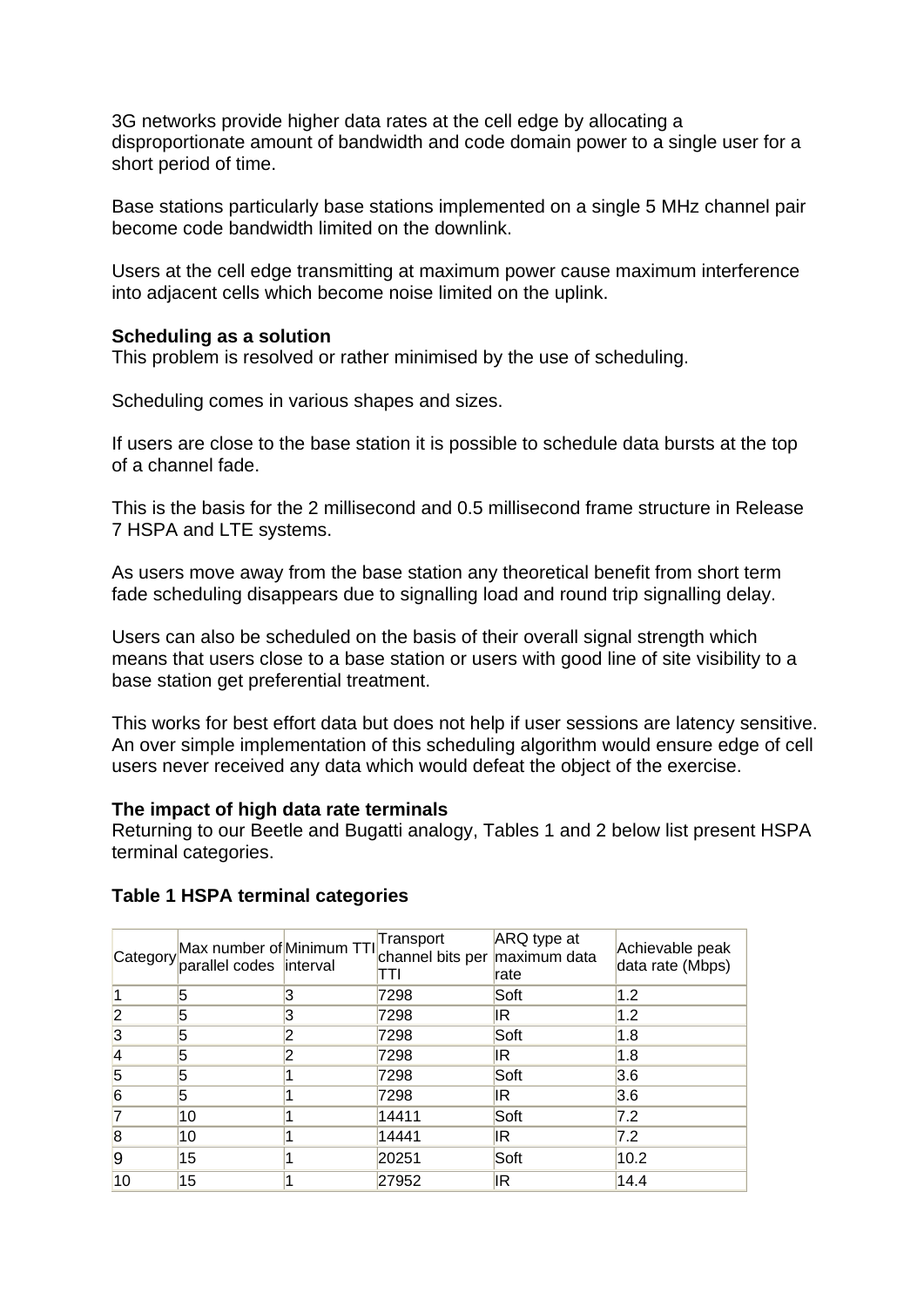| $111$ $\bigcap$ $\bigcap$ $\bigcup$ $\bigcap$ $\bigcap$ $\bigcap$ $\bigcap$ $\bigcap$ $\bigcap$ $\bigcap$ $\bigcap$ $\bigcap$ $\bigcap$ $\bigcap$ $\bigcap$ $\bigcap$ $\bigcap$ $\bigcap$ $\bigcap$ $\bigcap$ $\bigcap$ $\bigcap$ $\bigcap$ $\bigcap$ $\bigcap$ $\bigcap$ $\bigcap$ $\bigcap$ $\bigcap$ $\bigcap$ $\bigcap$ $\bigcap$ $\bigcap$ $\bigcap$ $\bigcap$ $\bigcap$<br>11 L<br>∟ו<br>ں ا<br>w | 3630 | Soft | ◡<br>เบ.ฮ |
|---------------------------------------------------------------------------------------------------------------------------------------------------------------------------------------------------------------------------------------------------------------------------------------------------------------------------------------------------------------------------------------------------------|------|------|-----------|
| 1200RK<br>$-1$<br>----                                                                                                                                                                                                                                                                                                                                                                                  | 3630 | Soft | ن. ا      |

# **Table 2 HSUPA Handset send data rates**

| Coding rate | User data rate<br>with one code | User data rate User data rate | with two codes with four codes | User data rate with<br>6 codes |
|-------------|---------------------------------|-------------------------------|--------------------------------|--------------------------------|
| 2/3         | $640$ kbps                      | $1.28$ Mbps                   | $2.56$ Mbps                    | $3.84$ Mbps                    |
| 3/4         | 720 kbps                        | $1.44$ Mbps                   | $2.58$ Mbps                    | $4.32$ Mbps                    |
| 4/4         | 960 kbps                        | $1.92$ Mbps                   | $3.84$ Mbps                    | $5.76$ Mbps                    |

The number of codes used represents the code bandwidth absorbed by the device, the minimum TTI interval is the resting time needed by the device to process a data burst. The number of bits per transmission time interval is a consequence of the code bandwidth and modulation used. Incremental redundancy provides some additional throughput but adds memory cost.

There are **[devices sampling today](http://www.qualcomm.com/press/releases/2007/071113_Qualcomm_Introduces_Single_Chip.html)** that are Category 9 10.2 Mbps on the downlink and 5.7 Mbps HSUPA on the uplink.

The Bugatti would be the Category 10 version.

The theory is that because this device can receive and send data faster than other devices it will occupy less time space in the network.

However during the time the device is active it is taking up proportionally more code bandwidth than other devices.

The cost of the performance gain is therefore paid for by other users.

The gain is also consequent on having appropriate network conditions.

## **The M25 Wireless Data Jam**

For those of us with the misfortune to use the M25 motorway around London, also known as the world's largest car park, the analogy is clear.

The Bugatti can go faster than other cars. It can also accelerate and decelerate faster than other cars.

It can therefore be more opportunistic than other cars when a gap in the traffic appears.

On the M25 in rush hour, which we will call 'Busy Hour,' it would suggest there should be a minimum speed limit. If this was for example 140 miles per hour rather than 70 miles an hour the motorway could support twice as many cars provided of course they were all Bugattis.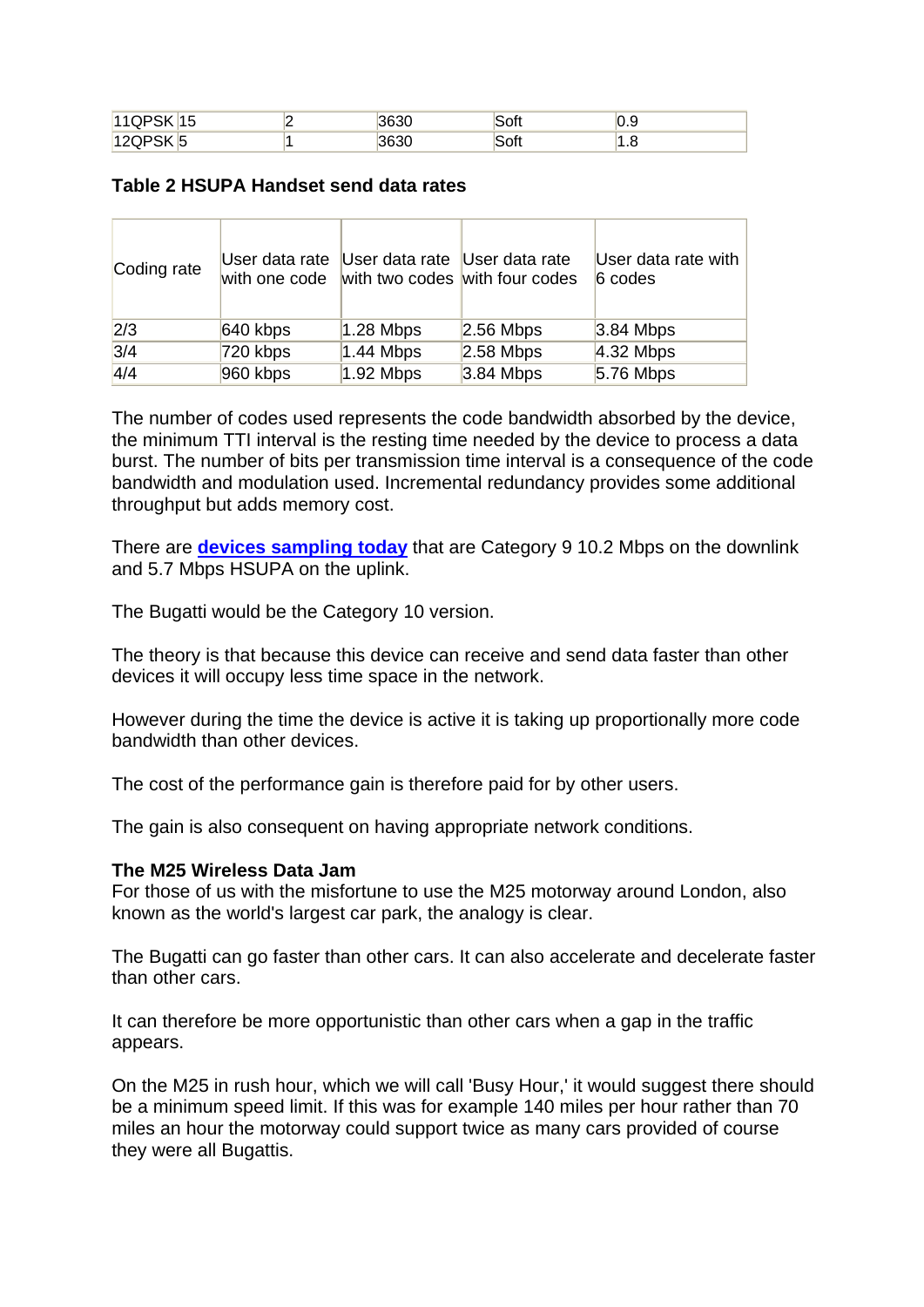However most studies suggest that the average speed at which a road delivers maximum capacity is 40 miles per hour.

This is because as speed increases the distance between cars needs to increase to accommodate reaction times and stopping distance.

The same applies in wireless devices - as data rates increase the devices need more road room/network space - expressed in this example as code bandwidth but similar arguments could be made that time domain burst shaping within the transmit time template also becomes harder to manage.

Additionally the driver in the Bugatti needs a finely developed ability to decide when a gap becomes available and how long that gap will be available. This includes mind reading all the Beetle owners who will be thinking of filling the gap themselves. This is directly analogous to the channel measurement and load measurement and signalling bandwidth needed to manage devices with differential performance.

For example an advanced receiver in an HSPA terminal (using diversity and enhanced equalisation) will typically report a higher channel quality indication than a conventional Rake receiver

This would mean the terminal could be given preferential access to available bandwidth - permission to use the fast lane.

However the fast lane may be needed for other slower users with a higher priority - Beetles with an emergency to attend. Arbitrating these access policy decisions is complex and consumes time, power and bandwidth.

The Bugatti handset could have a number of performance advantages over the Beetle handset. It could have improved stability (more accurate clock references), better sensitivity and selectivity - a composite of better filter Q, higher Q oscillators and more optimised power and noise matching.

It can be argued that Beetles become more like Bugattis over time. The performance of a Beetle today is similar to the performance of an original Bugatti 70 years ago.

However you could probably go from Brooklands to Biggin Hill faster in the 1930's in your Bugatti than you could today via the M25 - the Beetle and Bugatti are equal partners in a traffic jam though the Bugatti will waste more fuel in the queue.

Effectively we are saying that high performance terminals do not benefit network capacity in a linear manner and that the overall capacity of networks on a per MHz basis has not increased nearly as dramatically as the headline figures would suggest.

The answer of course is to make roads wider but this has a cost both in terms of capital expenditure on land (spectrum), tarmac (RF and backhaul hardware) and operational expense.

#### **Macro scheduling as a solution**

The other option is to try and spread users out more evenly across the day.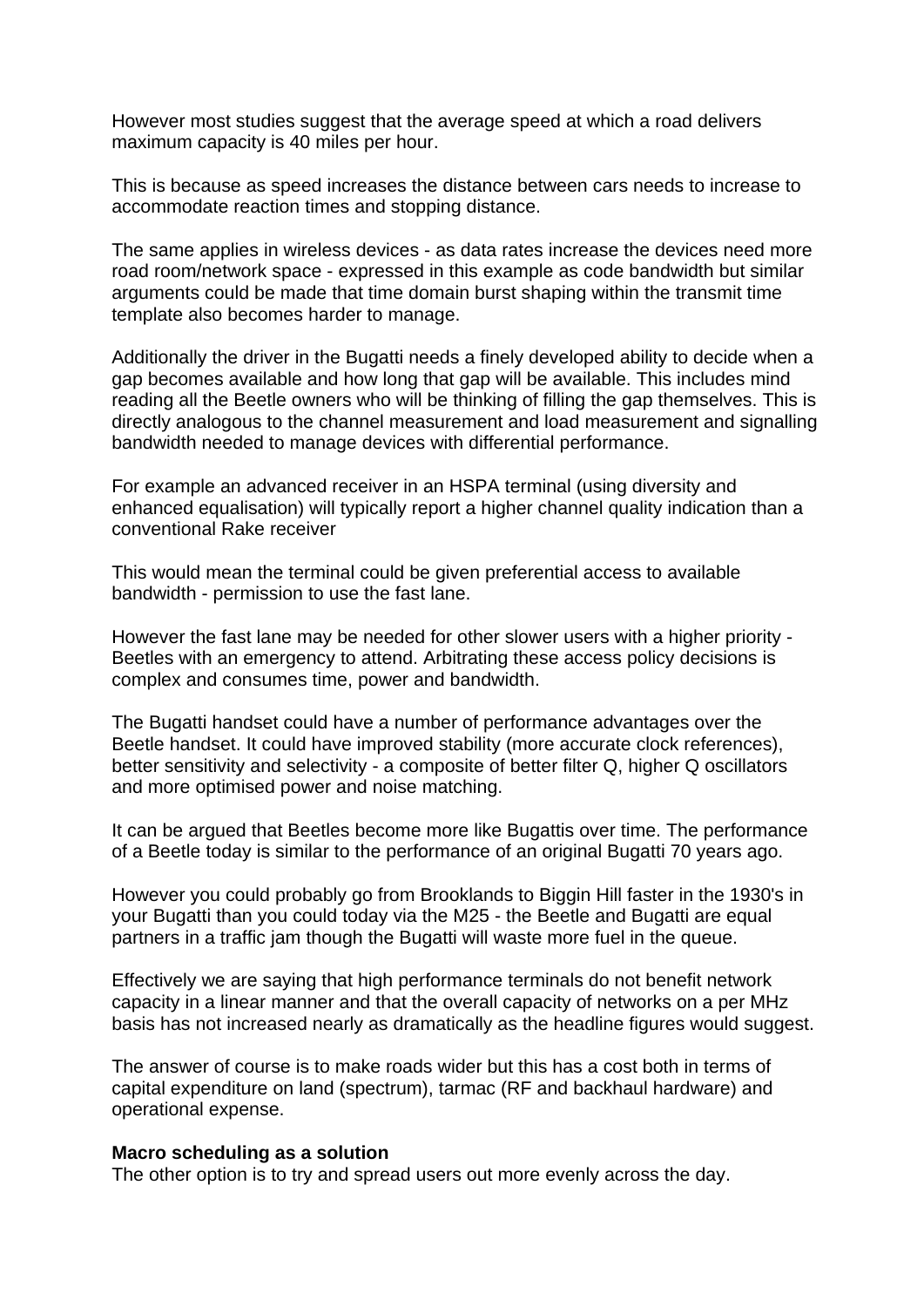This can be done by road pricing (differential tariffing).

But at this point the motoring metaphor breaks down.

In wireless, specifically in cellular wireless networks, there might typically be five operators, two or three of whom could be co sharing spectrum.

This is analogous to having three M25 motorways side by side with the limitation that users cannot move between motorways when congestion occurs.

Intuitively operators want to hold on to every bit of traffic that arrives on the network.

There is however an argument that there is an increasing need to differentiate between users in the right place at the right time and users in the wrong place at the wrong time.

This is true both in terms of time and space. We have said earlier that it can be inconvenient and expensive to service a user with high data rate expectations at the edge of a cell.

The user will be occupying maximum code bandwidth on the downlink and will be at maximum power on the uplink which will desensitise the adjacent cell.

That user could of course be close to a base station operated by a competitive operator. It would be more profitable to shed that load to that operator rather than to compromise the performance of other physically and spectrally proximate users.

# In essence **users in the right place at the right time generate profitable offered traffic.**

# **Users in the wrong place at the wrong time generate unprofitable offered traffic.**

This implies a shift in thinking in the operator community and the adoption of a more embracing approach to the principle and practice of inter network handover algorithms to solve coverage and/or capacity problems.

Present constraints on capital expenditure and operational expense suggest that this approach will become more attractive over time.

# **Why the Beetle is better than the Bugatti**

Rushing at things never really works. The headlong stampede to deploy packet networks has not delivered the expected step function increase in capacity neither has it generated the expected step function increase in revenues.

High data rate terminals will only deliver a linear gain in network capacity if coupled with a linear increase in network capacity and network density.

Traditional telecom operators and telecom vendors know this and realise that user expectations can only be satisfied through substantial additional investment in network hardware, specifically radio and backhaul capital spending.